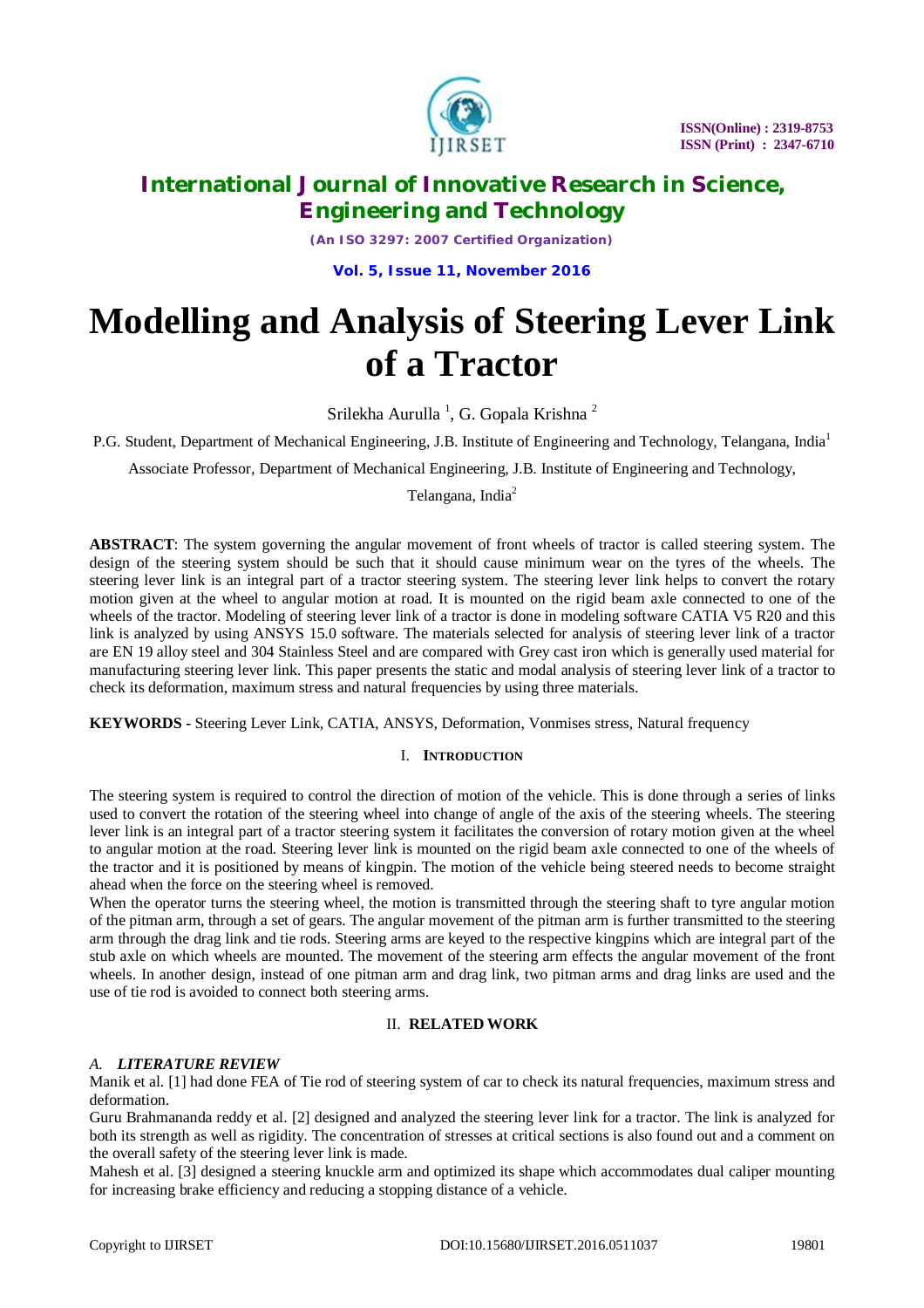

*(An ISO 3297: 2007 Certified Organization)*

### **Vol. 5, Issue 11, November 2016**

Ghang Qin et al. [4] had presented a hierarchical optimization procedure for the optimal synthesis of a double-axle steering mechanism used in truck with dynamic loads is presented.

George Campbell et al. [5] tested on a large scale finite element model of a tie rod in NASTRAN Version 68. The static buckling load of a tie rod is analyzed. The results of the finite element modal are compared with experimental results.

#### *B. GEOMETRIC MODELLING*

The CAD model of steering lever link of a tractor is done by using CATIA V5 R20 software. CATIA V5 R20 is an interactive Computer Aided Design and Computer Aided Manufacturing system. The CAD function automates the normal engineering, design and drafting capabilities found in today's manufacturing companies. The geometric model of steering lever link of tractor is shown in fig. 1.



Fig. 1 Geometric modelling of steering lever link of a tractor

### *C. ANALYSIS OF STEERING LEVER LINK*

The CAD model of steering lever link is then imported to ANSYS software for further analysis. The basic approach for ANSYS software can be divided into three parts

- Pre processor
- $\geq$  Solution and<br> $\geq$  Post processes
- Post processor

After assigning material properties and structural properties to the model, meshing is done. Meshing is the process of dividing the model into finite number of finite sized elements. The element type used for analysis of steering lever link of a tractor is SOLID 92 (8 Noded hexa element). The size of the mesh is 1.5. The meshing is generated using the mapped mesh in ansys option. The force of 9000N is acting in the y-direction on the top limb of the link. There is also a moment of 9 Kg-m acting along the z-axis passing through the kingpin. The lower limb of the link, which is connected to the tie-rod, is constrained in the x-direction. The meshing and application of loads and boundary condition of steering lever link of tractor are shown in fig. 2.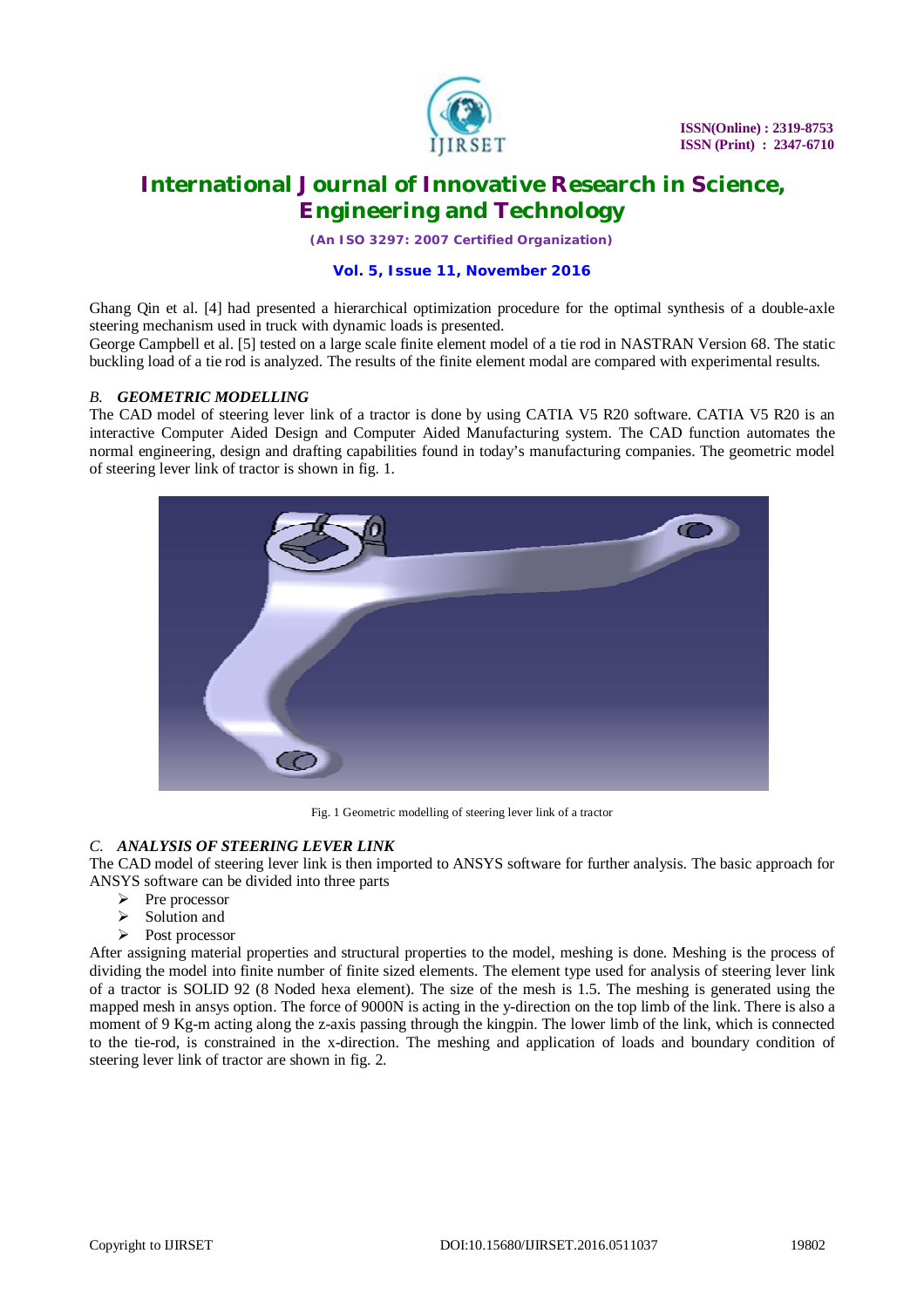

*(An ISO 3297: 2007 Certified Organization)*

**Vol. 5, Issue 11, November 2016**



Fig. 2 Meshing and application of loads and boundary conditions of steering lever link of tractor

### *D. MATERIAL SELECTION*

The most commonly used material for steering lever link of a tractor is Grey cast iron. The reason for using grey cast iron is its high strength, highly reliable and durable. The materials selected for steering lever link of a tractor are 304 stainless steel and EN 19 alloy steel, which are compared with grey cast iron. Stainless steel 304 alloy is selected because it has good corrosion resistance property. EN 19 alloy steel is a high quality alloy steel, renowned for its good ductility and shock resistance and its resistance to wear properties. The chemical composition of grey cast iron and EN 19 alloy steel are shown in table 1. The various material properties of grey cast iron, 304 stainless steel and EN 19 alloy steel are shown in table 2.

| Element<br>content        | ╰             | Si            | Mn               | ъJ        | Þ         | $_{\rm Cr}$  | Mo            | Fe          | Ni           |
|---------------------------|---------------|---------------|------------------|-----------|-----------|--------------|---------------|-------------|--------------|
| Grey<br>cast<br>iron      | $2.7 - 4.0$   | $1.8 - 3.0$   | 0.8              | Max 0.07  | Max 0.02  |              |               |             |              |
| 304<br>stainless<br>steel | Max 0.08      | Max 1.0       | Max 2.0          | Max 0.03  | Max 0.045 | $18 - 20$    |               | $63.3 - 74$ | $8.0 - 10.5$ |
| EN 19 alloy<br>steel      | $0.36 - 0.44$ | $0.10 - 0.40$ | $Max$ 0.7<br>1.0 | Max 0.040 | Max 0.035 | $0.90 - 1.2$ | $0.25 - 0.35$ |             |              |

Table 1 chemical composition of grey cast iron and EN 19 alloy steel

| Table 2 various material properties of grey cast iron, 304 stainless steel and EN 19 alloy steel |
|--------------------------------------------------------------------------------------------------|
|                                                                                                  |

| Material / Property | Densitv<br>g/cc | <b>Brinell</b><br>hardness | of<br>Modulus<br>elasticity, GPa | Poissons<br>ratio | tensile<br><b>Ultimate</b><br>stress. MPa | Yield<br>stress,<br>MPa | Endurance<br>limit . MPa |
|---------------------|-----------------|----------------------------|----------------------------------|-------------------|-------------------------------------------|-------------------------|--------------------------|
| Grev cast iron      | 70<br>ے .       | 160                        | 140                              | 0.26              | 150-450                                   | 98-200                  | 60-180                   |
| 304 stainless steel | 8.0             | 123                        | 200                              | 0.29              | 505                                       | 215                     | 252.5                    |
| EN 19 alloy steel   | 7.85            | 197                        | 210                              | 0.3               | 850-1000                                  | 700                     | 425-500                  |

#### III. **RESULTS AND DISCUSSIONS**

 Structural analysis results give the deformations, vector sum of displacement, stresses like von mises stress, principal stresses. Modal analysis determines the vibration characteristics like natural frequencies and mode shapes.

### **A.** *STATIC ANALYSIS*

Static analysis results of steering lever link of tractor are viewed by using grey cast iron, 304 stainless steel and EN 19 alloy steel materials are shown in fig. 3, 4 and fig. 5. Fig. 3, 4, 5 (a) shows the deformation in steering lever link (b) shows the vector sum of steering lever link and (c) shows the Vonmises stress obtained in steering lever link.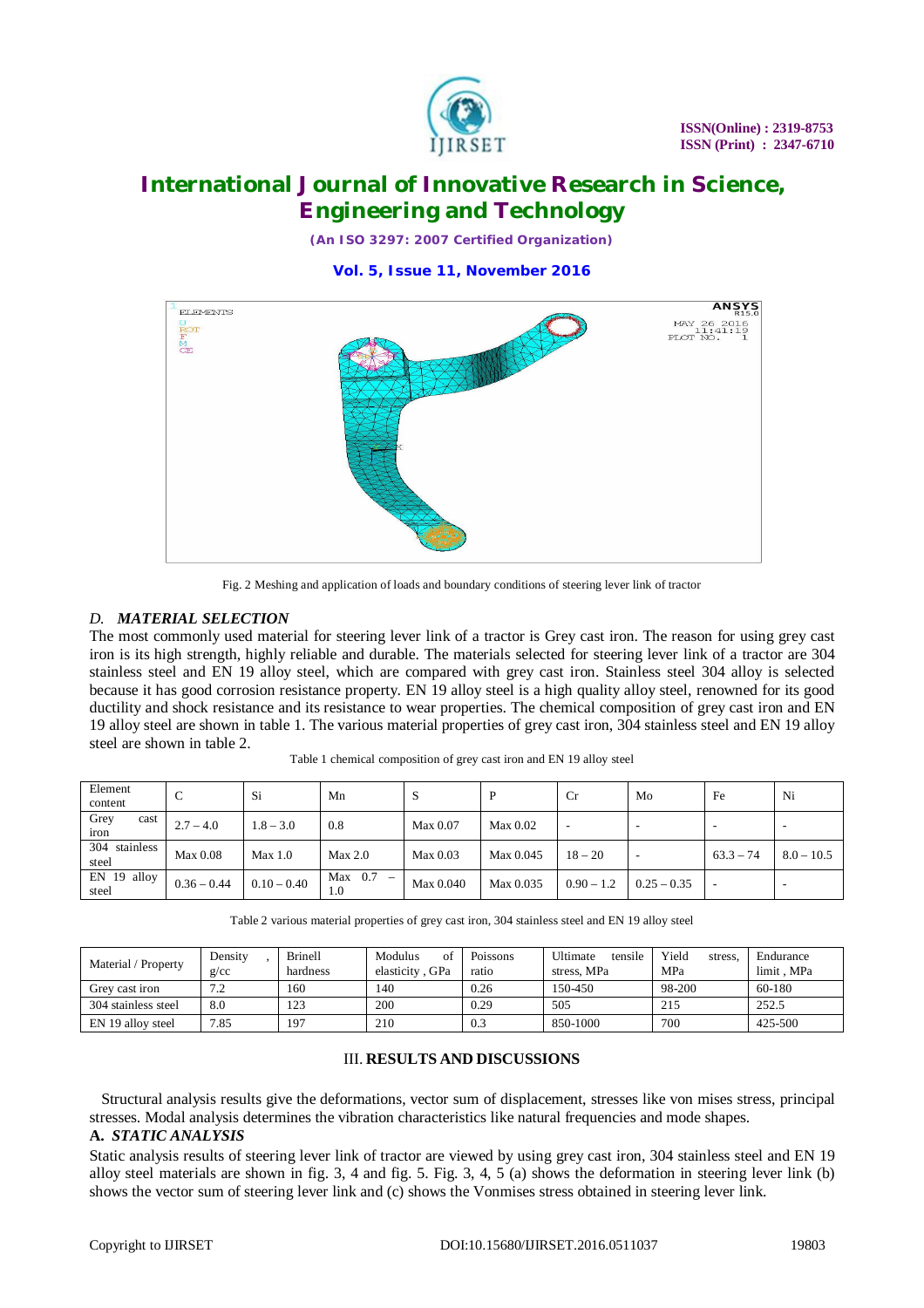

*(An ISO 3297: 2007 Certified Organization)*

**Vol. 5, Issue 11, November 2016**



Fig. 3 Static analysis results of steering lever link using Grey Cast iron (a) deformation in steering lever link is 1.059mm (b) vector sum in steering lever link is 1.059mm (c) Vonmises stress obtained in steering lever link is 403.63MPa



Fig. 4 Static analysis results of steering lever link using 304 stainless steel (a) deformation in steering lever link is 0.396mm (b) vector sum of steering lever link is 0.396mm (c) Vonmises stress obtained in steering lever link is 214.89MPa



Fig. 5 Static analysis results of steering lever link using EN 19 alloy steel (a) deformation in steering lever link is 0.345mm (b) vector sum in steering lever link is 0.345mm (c) Vonmises stress obtained in steering lever link is 195.66MPa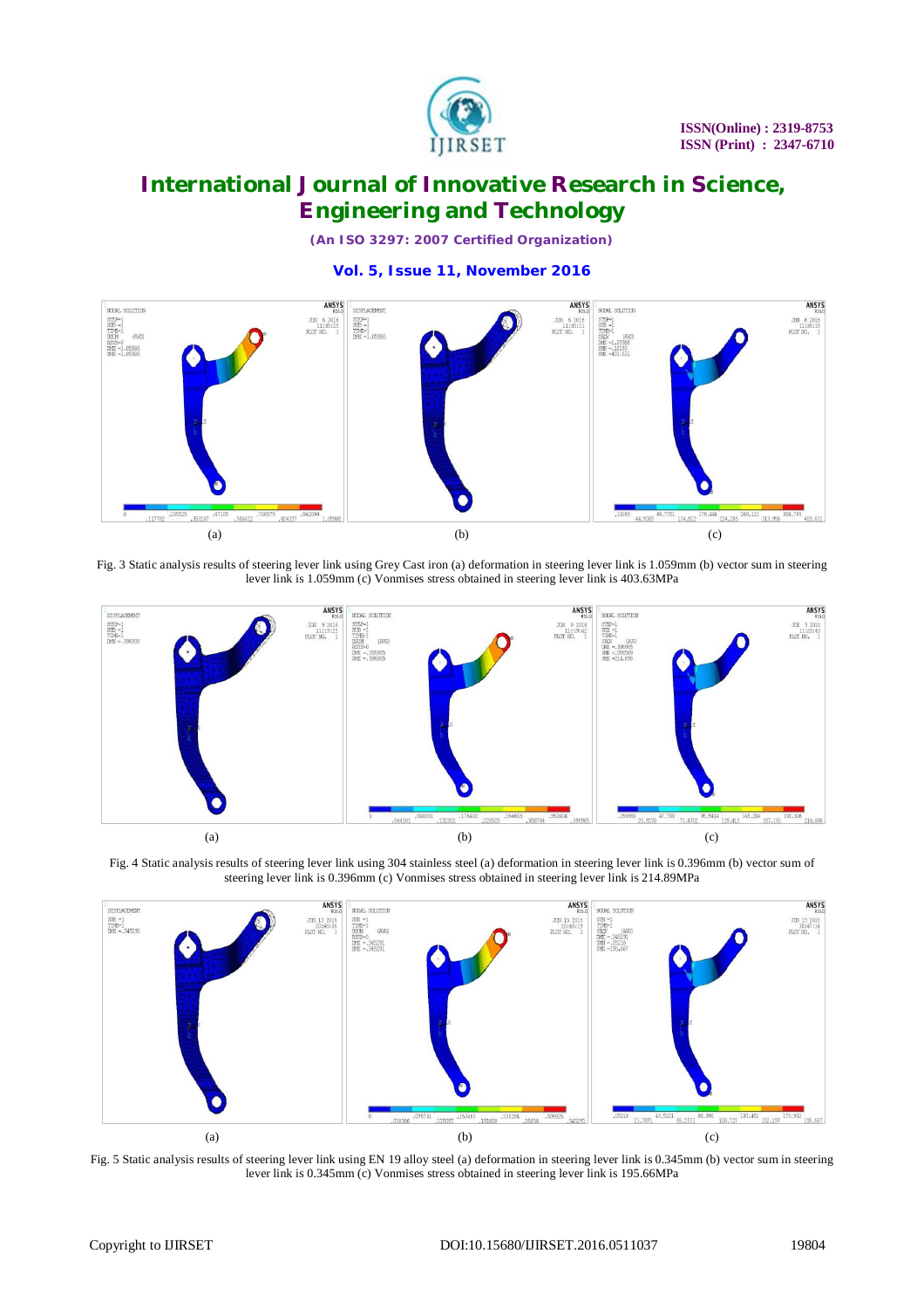

*(An ISO 3297: 2007 Certified Organization)*

### **Vol. 5, Issue 11, November 2016**

### *B. MODAL ANALYSIS*

Modal analysis results of steering lever link of tractor are viewed by using grey cast iron material in fig. 6 and fig. 7 shows the modal analysis results of steering lever link by using 304 stainless steel and fig. 8 shows the modal analysis results of steering lever link by using EN 19 alloy steel material.



Fig. 6 Modal analysis results of steering lever link using grey cast iron (a) natural frequency at  $1<sup>st</sup>$  mode shape is 11.58Hz (b) natural frequency at  $2<sup>nd</sup>$ mode shape is  $17.37$ Hz (c) natural frequency at  $3<sup>rd</sup>$  mode shape is  $41.03$ Hz (d) natural frequency at  $4<sup>th</sup>$  mode shape is  $44.79$ Hz (e) natural frequency at  $6<sup>th</sup>$  mode shape is  $44.79$ Hz (e) natural frequ  $5<sup>th</sup>$  mode shape is 50.99Hz (f) natural frequency at  $6<sup>th</sup>$  mode shape is 72.57Hz

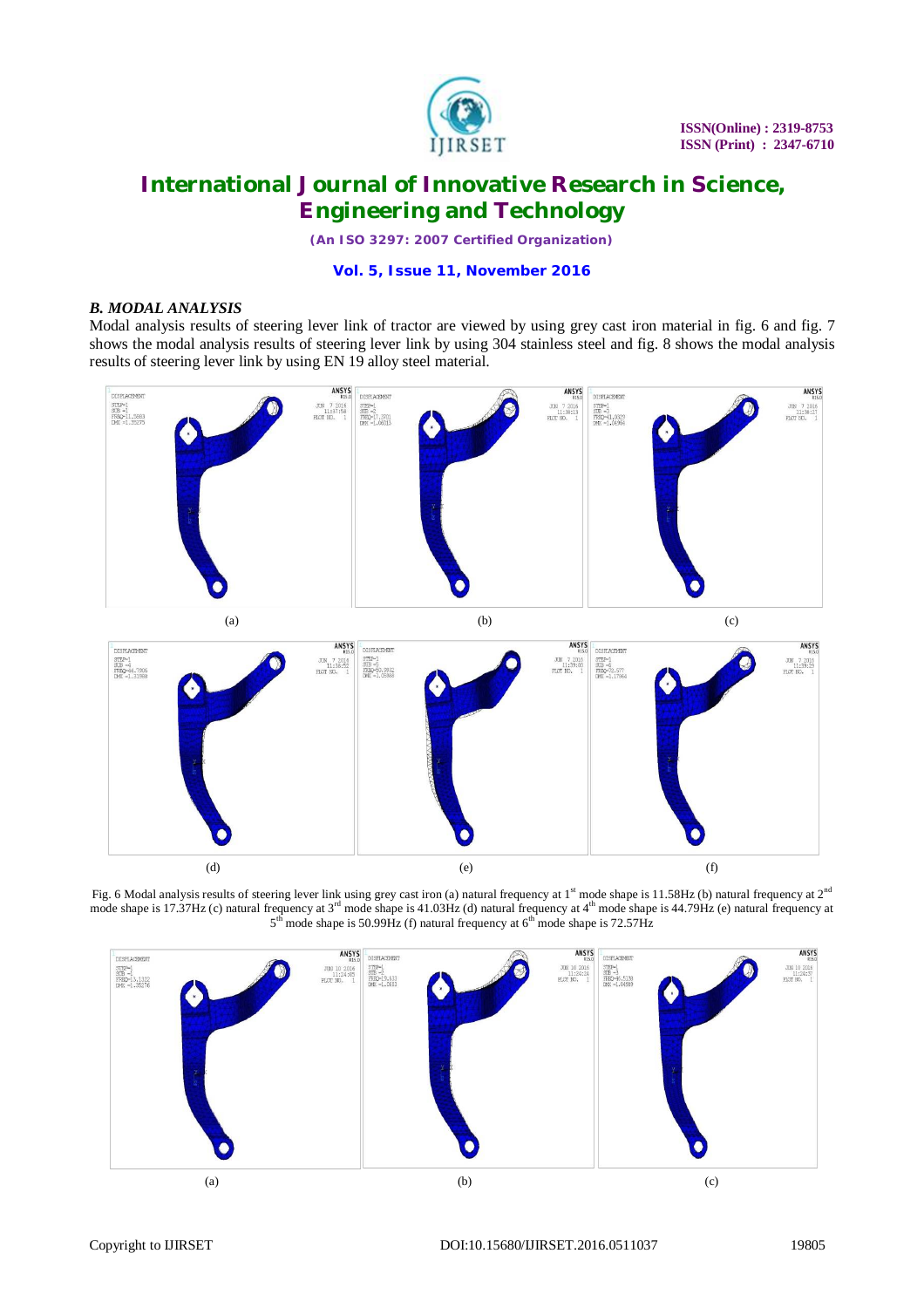

*(An ISO 3297: 2007 Certified Organization)*

**Vol. 5, Issue 11, November 2016**



Fig. 7 Modal analysis results of steering lever link using 304 stainless steel (a) natural frequency at 1<sup>st</sup> mode shape is 13.13Hz (b) natural frequency at  $2<sup>nd</sup>$  mode shape is 19.63Hz (c) natural frequency at 3<sup>rd</sup> mode shape is 46.51Hz (d) natural frequency at 4<sup>th</sup> mode shape is 50.69Hz (e) natural frequency at  $5<sup>th</sup>$  mode shape is 57.61Hz (f) natural frequency at  $6<sup>th</sup>$  mode shape is 81.66Hz



(a)  $(b)$  (c)



Fig. 8 Modal analysis results of steering lever link using EN 19 alloy steel (a) natural frequency at  $1<sup>st</sup>$  mode shape is 22.90Hz (b) natural frequency at  $2<sup>nd</sup>$  mode shape is 34.21Hz (c) natural frequency at 3<sup>rd</sup> mode shape is 81.14Hz (d) natural frequency at 4<sup>th</sup> mode shape is 88.38Hz (e) natural frequency at  $5<sup>th</sup>$  mode shape is 100.40Hz (f) natural frequency at  $6<sup>th</sup>$  mode shape is 142.11Hz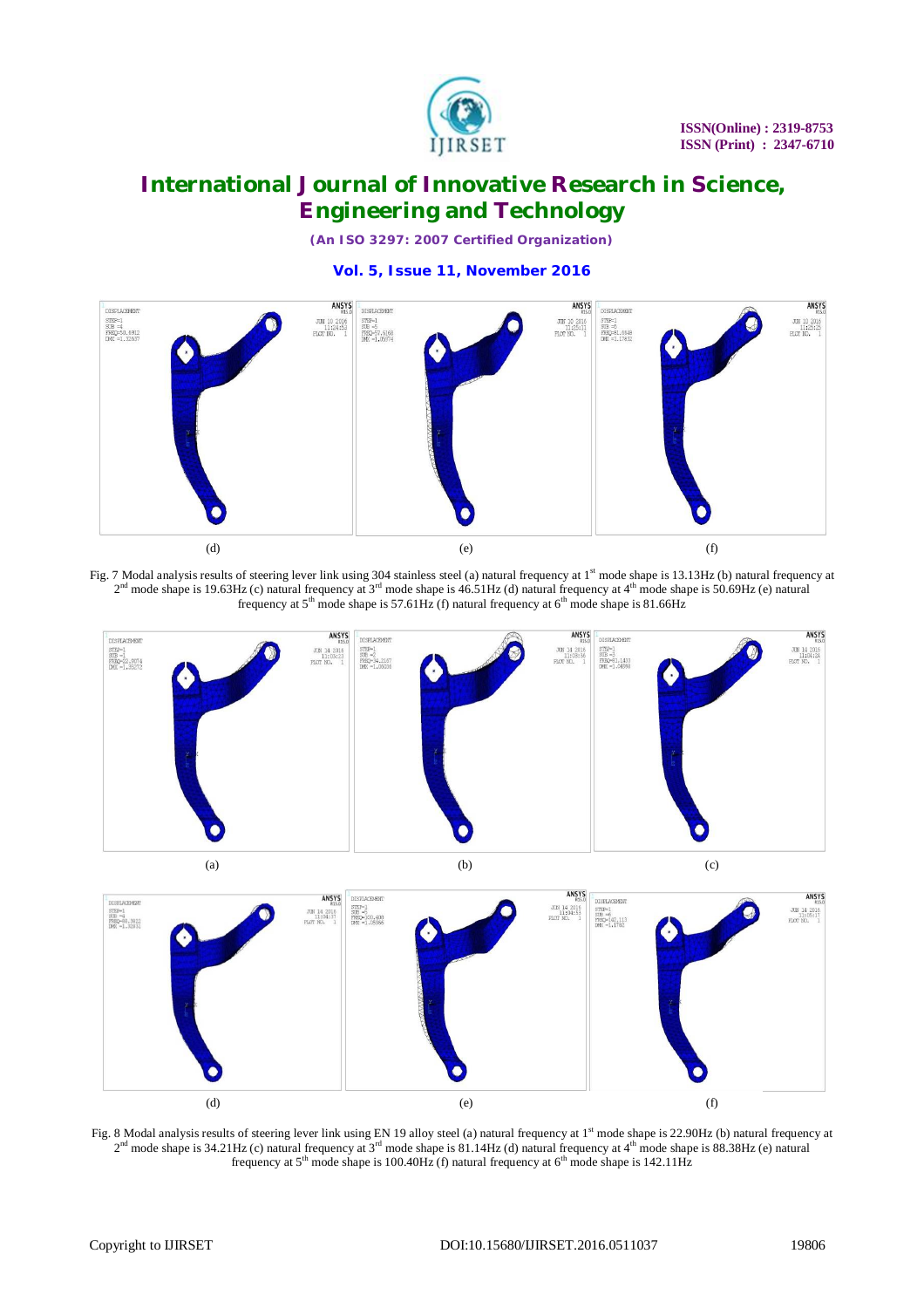

*(An ISO 3297: 2007 Certified Organization)*

### **Vol. 5, Issue 11, November 2016**

#### Table 3 static analysis results comparison

| Material /Results   | Deformation, mm | Vector sum, mm | Vonmises stress, MPa |
|---------------------|-----------------|----------------|----------------------|
| Grey cast iron      | 1.059           | .059           | 403.63               |
| 304 stainless steel | 0.396           | 0.396          | 214.89               |
| EN 19 alloy steel   | 0.345           | 0.345          | 195.66               |

#### Table 4 modal analysis results comparison

| Natural<br>frequency,<br>Hz / Mode Shape |       |                |       |       |        |        |
|------------------------------------------|-------|----------------|-------|-------|--------|--------|
| Grev cast iron                           | 1.58  | $-22$<br>1/0.5 | 41.03 | 44.79 | 50.99  | 72.57  |
| 304 stainless steel                      | 13.13 | 19.63          | 46.51 | 50.69 | 57.61  | 81.66  |
| EN 19 alloy steel                        | 22.90 | 34.21          | 81.14 | 88.38 | 100.40 | 142.11 |

Static analysis results of steering lever link of a tractor are compared in table 3 and Modal analysis results of steering lever link are compared in table 4.T he following results are drawn from the present work:

- 1. The Brinell hardness of EN 19 alloy steel is 197 which is greater than the Brinell hardness of grey cast iron which is 160 and 304 stainless steel which has Brinell hardness of 123.
- 2. The Modulus of elasticity of en 19 alloy steel is 190GPa which is greater than modulus of elasticity of grey cast iron which is 140GPa. Therefore en 19 alloy steel is more stiffness.
- 3. The deformation in EN 19 alloy steel is 0.345mm in static analysis which is less than the deformation in 304 stainless steel which is 0.396 and deformation in grey cast iron which is 1.059 mm
- 4. The Von mises stresses of EN 19 alloy steel obtained in static analysis is 195.66 MPa which is less than the Von mises stresses of 304 stainless steel which is 214.89 MPa and grey cast iron which is 427.882 MPa.
- 5. From the frequencies obtained from the Modal analysis it is observed that the Eigen values or natural frequencies of EN 19 alloy steel are 142.11 Hz which are much greater than the frequencies of 304 stainless steel which are 81.66 Hz and grey cast iron which are 72.57 Hz.

#### IV.**CONCLUSIONS**

 The EN 19 alloy steel is best material from grey cast iron, 304 stainless steel and EN 19 alloy steel which is concluded from the following conclusions

- 1. The Brinell hardness of EN 19 alloy steel is 18.7 % greater than the Brinell hardness of grey cast iron. The Brinell hardness of 304 stainless steel is 23.1 % lesser than Brinell hardness of grey cast iron. Therefore EN 19 alloy steel is more durable.
- 2. The deformation in EN 19 alloy steel is 67.4 % less than the deformation in grey cast iron. The Deformation of 304 stainless steel alloy is 62.6 % less than the deformation in grey cast iron. Therefore EN 19 alloy steel has more stiffness than 304 stainless steel alloy and grey cast iron.
- 3. The Vonmises stresses of EN 19 alloy steel is 51.5% less than the Vonmises stresses of grey cast iron. The Vonmises stress of 304 stainless steel alloy is 46.7% less than grey cast iron.
- 4. The yield stress of EN 19 alloy steel obtained in static analysis is 195.66 MPa and is within the allowable stress limits of Yield stress which is 700MPa.
- 5. From the frequencies obtained from the Modal analysis it is observed that the Eigen values or natural frequencies of EN 19 alloy steel are 48.9% greater than the frequencies of grey cast iron. The Eigen values or natural frequencies of 304 stainless steel alloy are 11.1 3 % greater than grey cast iron.